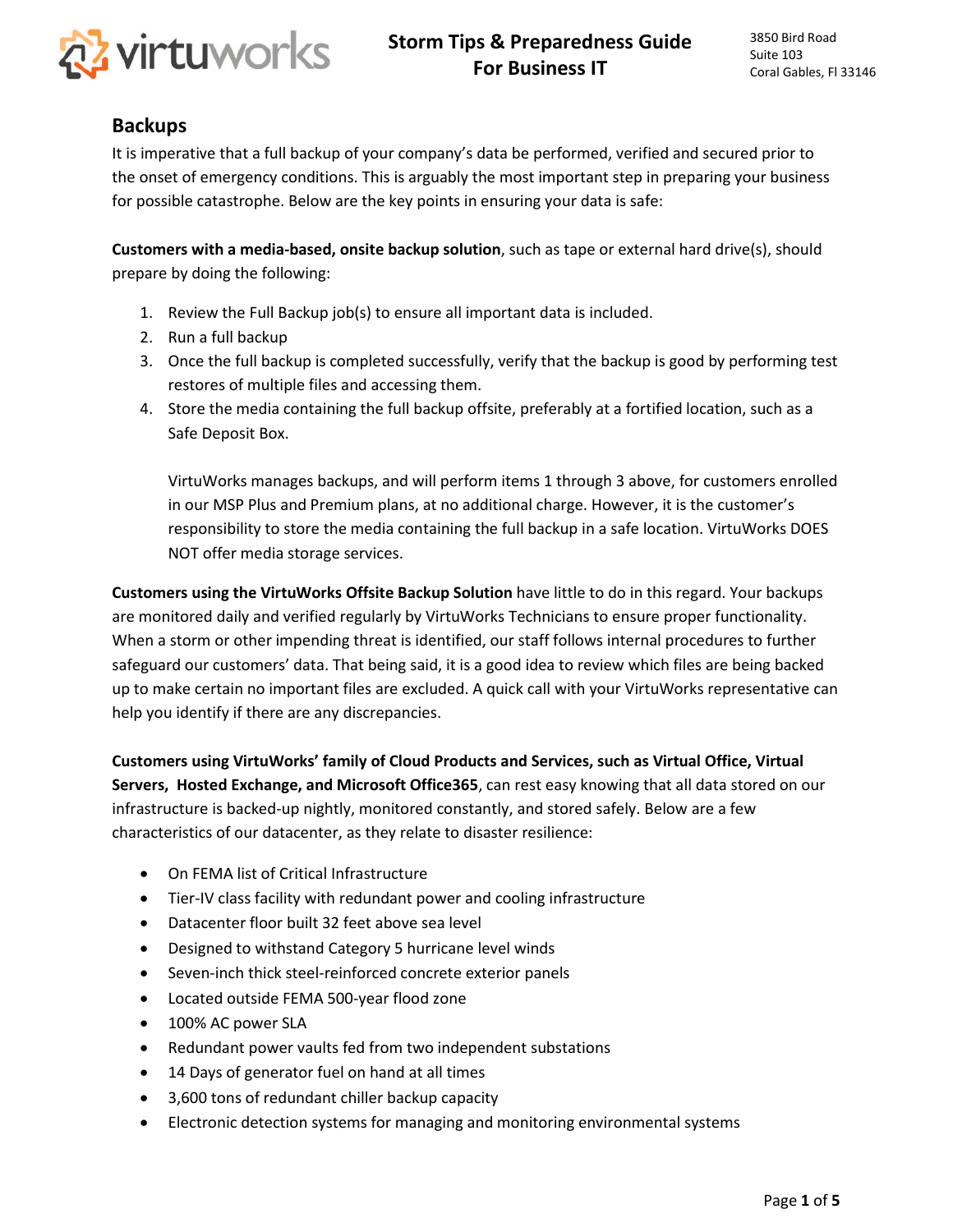

# **Gather Necessary Information**

Knowing who to call and what to do, to get your business running again after a storm, can make the difference between Prepared and Panicked. For this reason, it's important to gather contact information and technical instructions in advance of an emergency. The list below will help remind you of what you should know:

#### **VirtuWorks Contact Information**

**Main Phone:** 305-265-0447 or 888-484-7881 (Press 4 for our emergency call-back system, if calling during non-business hours)

**To make a service request:** help@virtuworks.com or ebox@virtuworks.com (During non-business hours)

Please do not contact VirtuWorks Technicians directly, as your request may be mishandled or overlooked. Placing your request through our main phone number or service email addresses (above), will ensure that it is given the proper attention and priority in the queue.

#### **Remote Access**

Having handy the IP addresses, Domain Names, Ports and other information necessary to access your network remotely will allow you to conduct business from anywhere, in the event that you are unable to travel to your office after a storm. If you do not have, or are unaware of how to find this information, contact your VirtuWorks representative for help.

#### **Passwords**

Many people keep a list of passwords in a file on their PC or on a "Post-It" note underneath their keyboard. While these are bad ideas to begin with, the situation is compounded when the PC, "Post-it" note are lost due to storm damage. Write your passwords down or store them on a thumb drive and keep them in a safe place.

#### **Forward Your Phones**

After a storm, utility companies are flooded with emergency calls, and may not be available to make changes to your service. It is best to anticipate an interruption of your office phone service by having your main phone numbers forwarded to an answering service, remote office, or the cell phone of a designated member of your staff, a few hours before a storm is set to make landfall.

**VirtuWorks VOIP and Hosted PBX customers** are able to forward their phones to one or multiple numbers of their choice, using the Hosted PBX customer portal. This will ensure that, even if your office loses power and internet service, you can still receive your inbound business calls. Contact VirtuWorks for instructions on accessing the portal.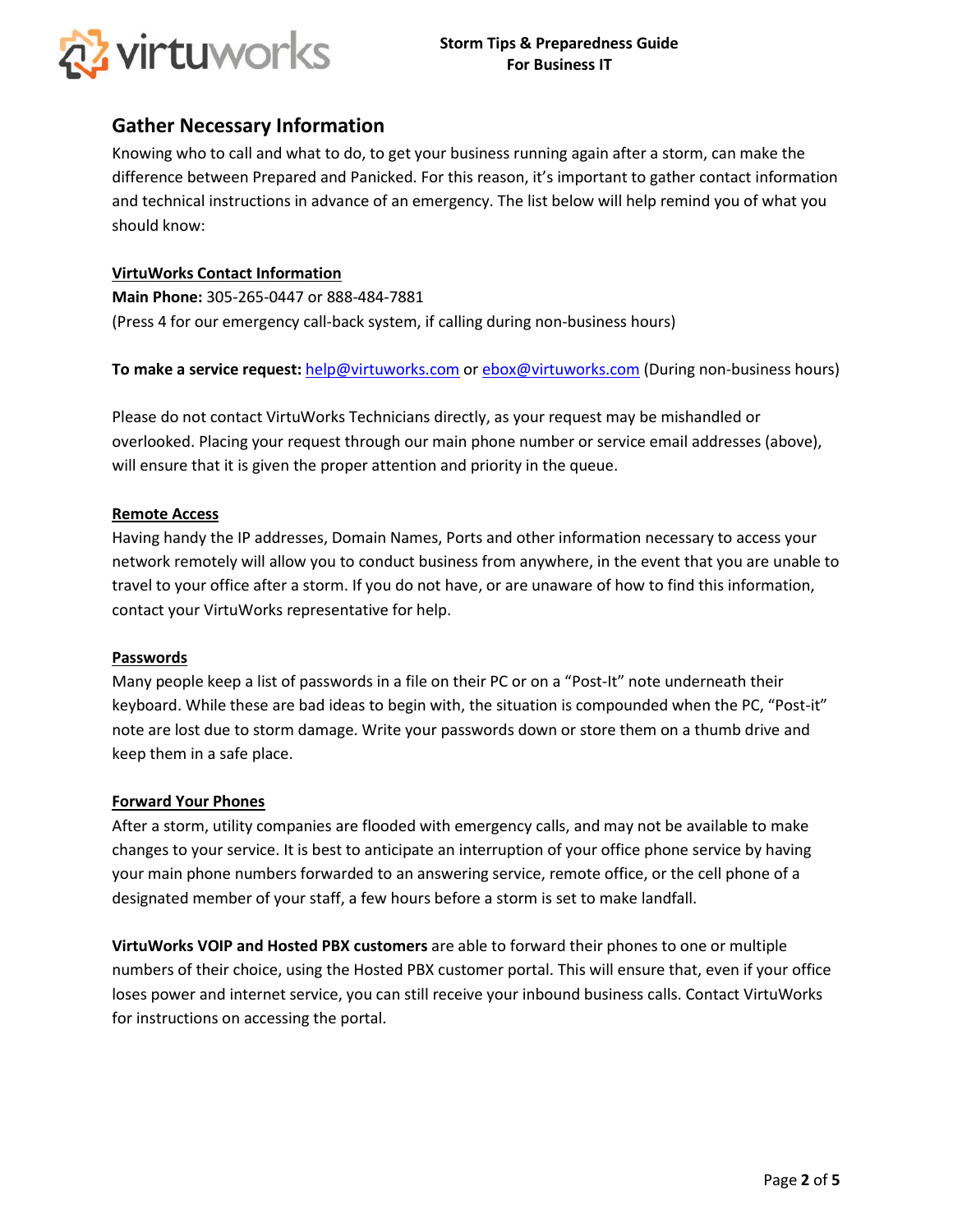

# **Packing up**

Damage to office equipment caused by a storm can be minimized, in most cases, by taking a few simple precautions. We listed a few steps below to assist you. Please follow them in the order listed:

## **PC's**

- 1. Check to make sure there are no important files stored on your PC (Desktop, My Documents, etc.) that are not included in the full backup. If there are, back them up to a thumb drive or other storage device and take them off site. Make a note to have them included in the Full Backup once things are back to normal.
- 2. Shut down your computer gracefully, using your operating system's "Shutdown" feature. DO NOT simply press the power button without shutting down.
- 3. After shutting down, unplug your PC, monitors, personal printers, phone and other devices from the wall. If your devices are plugged into a UPS, you may simply unplug and power-off the UPS.
- 4. If possible, CAREFULLY relocate any electronic devices to higher ground. If your PC, UPS or personal printer is currently on the floor or near a window, disconnect them and place them on top of your desk or a desk further away from the window. Be careful when moving your PC, as a sudden impact may damage the hard drive.
- 5. Depending on the likely severity of the storm and condition of your building, it may also be a good idea to cover your electronic devices with garbage bags, or other waterproof sheeting.

#### **Servers / Server Rooms**

- 1. Make sure a Full Backup has been run and verified, and that all work has ceased, as **the following steps will bring down your network**.
- 2. Shut down each server gracefully, using the operating system's "Shutdown" feature. DO NOT simply press the power button without shutting down. Servers and network equipment are likely plugged into one or more UPS'. Once the servers have been shut down, you may unplug and power-off the UPS'.
- 3. If possible, CAREFULLY relocate any servers or other network equipment currently located less than 3 feet from the floor to higher ground. Be careful when moving your servers, as a sudden impact may damage the hard drives and other sensitive components.
- 4. Depending on the likely severity of the storm and condition of your building, it may also be a good idea to cover your servers, server racks, and network devices with garbage bags or other waterproof sheeting.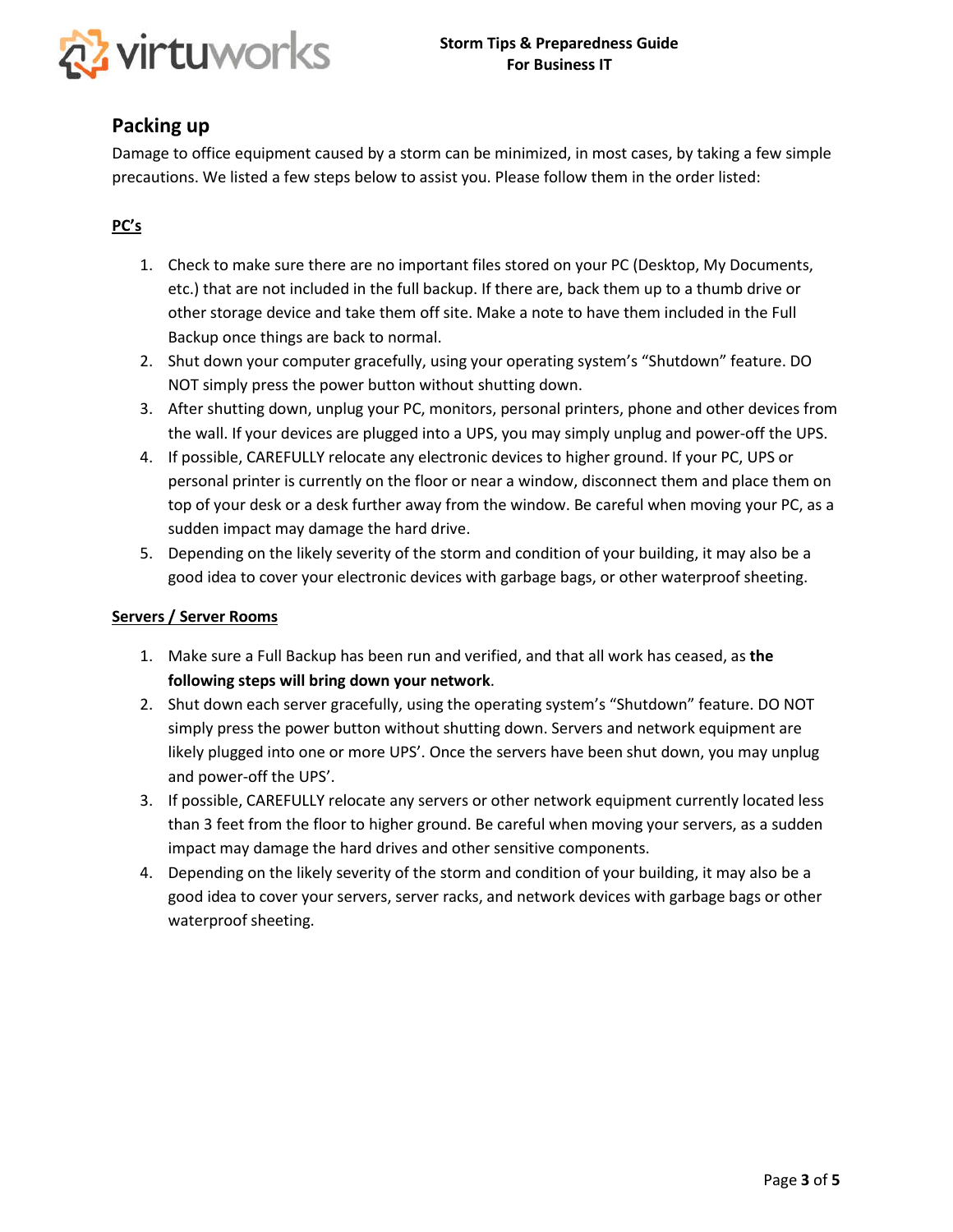

### **Large Printers / Copiers**

- 1. Power-off using the Power button
- 2. Unplug
- 3. Move to higher ground if possible. If not, remove paper from trays that are less than 3 feet from the ground.
- 4. Depending on the likely severity of the storm and condition of your building, it may also be a good idea to cover with garbage bags or other waterproof sheeting.

Lastly, it's advised place the electrical breakers that feed your office area in the "off" position, as a last step before leaving the office for the duration of the storm. This should only be done if the wiring in your building and the electrical panel is known to be in good condition. Consult the building owner if you are not sure.

# **After the Storm**

Dealing with the after effects of a storm properly is just as important as having prepared. Below are tips on how to avoid problems while bringing your business back on line:

### **"Alternative" Power Sources**

Damage to IT and other electronic equipment is commonly incurred after a storm through the use of alternative methods to supply power.

- 1. **DO NOT** use low-quality generators to power PC's, Servers, Monitors, Printers, or Network Devices. This equipment is highly sensitive and cannot withstand the power fluctuations inherent with these types of generators. Generators built for IT equipment employ specialized power conditioners and are expensive. If you have a generator, and are not sure if it can be used to power IT equipment, consult the manufacturer to verify its rated capabilities.
- 2. **DO NOT** run a single extension cord from your neighbor's office to an array of power strips in your office to power your IT equipment. This will cause similar power fluctuations to that of a generator, may also knock out your neighbor's power, and could start a fire.
- 3. **DO NOT** try to charge up your UPS' on a generator or your neighbor's power, run your IT equipment for a while until the battery runs out, and repeat. You will damage the UPS and your IT equipment.

#### **Power Instability**

Power in areas where it has been out for a significant length of time is commonly unstable for hours after being "restored." This is due to hundreds of air conditioners, refrigerators, and countless other high-consumption pieces of equipment coming online at the same time, overloading the grid. Powering on your IT equipment during this period of instability will likely result in damage. Be patient and wait for power to stabilize. It will take much longer to get back up and running if your equipment is damaged.